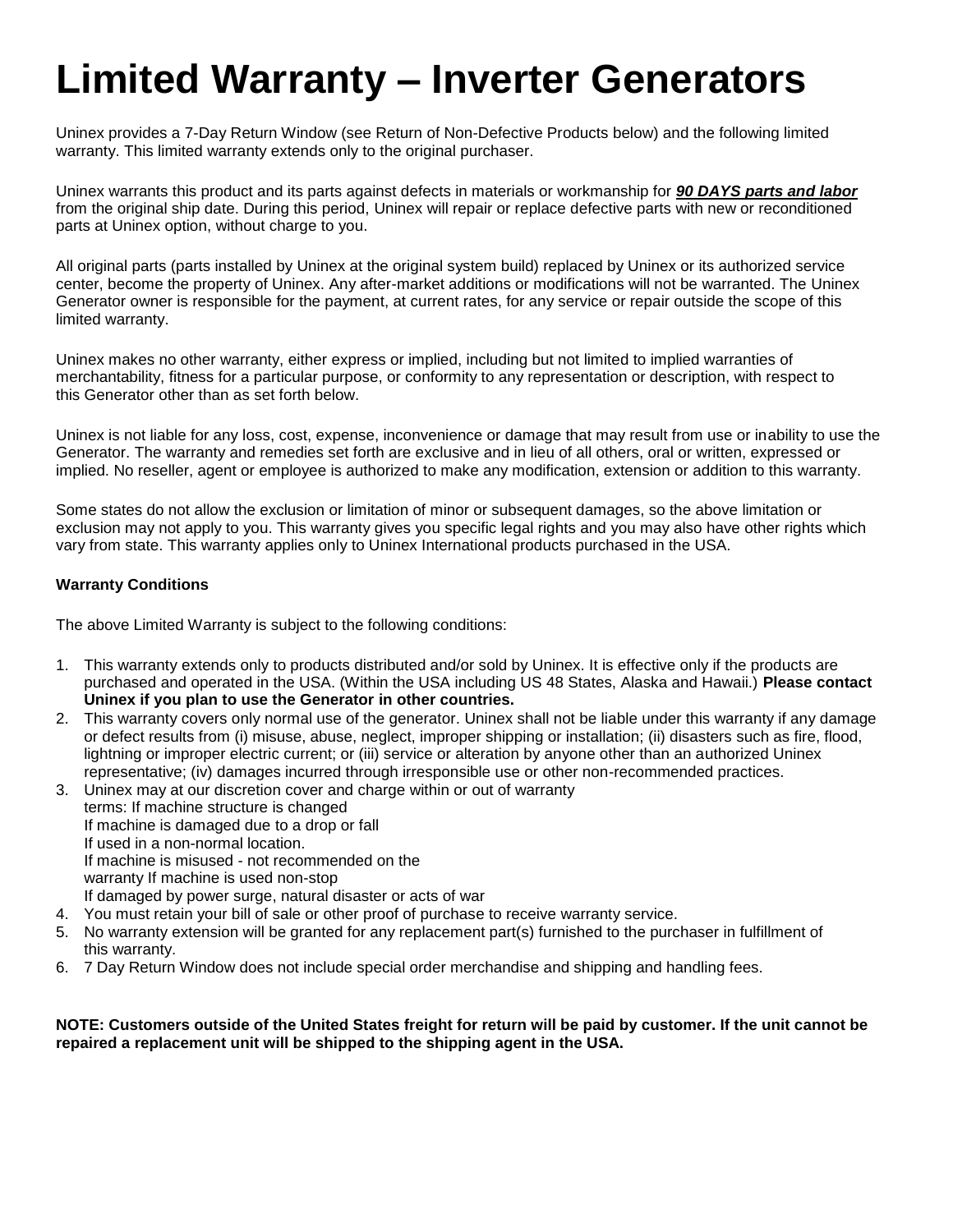#### **Return of Non-Defective Products**

A non-defective product may be returned to Uninex within 7 days of the invoice date for a refund of the original purchase price with the following amendments/fees:

- 1. Uninex will refund neither the original shipping cost nor the shipping and handling fees incurred from the products return.
- 2. No refund will be granted for a Generator which has been opened, used, or tampered with in any way which jeopardized Uninex ability to remarket or resell the product. Uninex maintains full discretion in decisions regarding a products fitness for return.
- 3. Any non-defective returns are subject to a 35% restocking fee, which percentage is taken from the final purchase price less any shipping or handling charges.

To return a defective product, please contact our Customer Service Department for a Return Merchandise Authorization (RMA) number and follow the Return of Products Instructions below. The RMA is valid for 10 days from date of issuance. **Returns will not be accepted without an RMA**. Manufacturer restrictions do apply.

#### **Procedures for Obtaining Warranty Service**

RMA (Returning Merchandise Authorization) Policy:

If repairs are required, the customer must obtain a RMA number and provide proof of purchase. RMA and services are rendered by Uninex only. Any shipping costs on any item returned for repair is the customers' responsibility. All returned parts must have a RMA number written clearly on the outside of the package along with a letter detailing the problems and a copy of the original proof of purchase. No COD packages will be accepted. No package will be accepted without a RMA number written on the outside of the package. RMA numbers are only valid for 10 days from the date of issue.

Should you have any problems with your Generator, please follow these procedures to obtain the service:

1. Contact Uninex Customer Service at 800-864-3288

2. If the Generator must be repaired, a RMA number (Return Merchandise Authorization Number) will be issued for shipment to our repair department. Please follow the instructions given by Uninex RMA. Uninex will not accept any shipments without a RMA number.

3. Pack the Generator in its original box as outlined in the Return Shipping Instructions. Uninex will not be responsible for shipping damage/loss of any product. It is very important that you write the RMA number clearly on the outside of the package. Ship the spot cooler with a copy of your bill of sale or other proof of purchase, your name, address, phone number, description of the problem(s), and the RMA number you have obtained to:

#### **Uninex Service Center 5780 Smithway Street Commerce, CA 90040**

#### **RMA#\_\_\_\_\_\_\_\_\_\_\_\_**

4. Upon receiving the Generator, Uninex will repair or replace your Generator (at Uninex discretion) and will ship it back to you within 2 weeks (dependent on parts availability).

#### **After 90 Warranty – Post Warranty Repair**

For post warranty repair, the procedure is the same as outlined above for RMA and shipping. However, you are responsible for shipping charges both ways, current labor (if not under warranty), and the current price of part(s) used in repair.